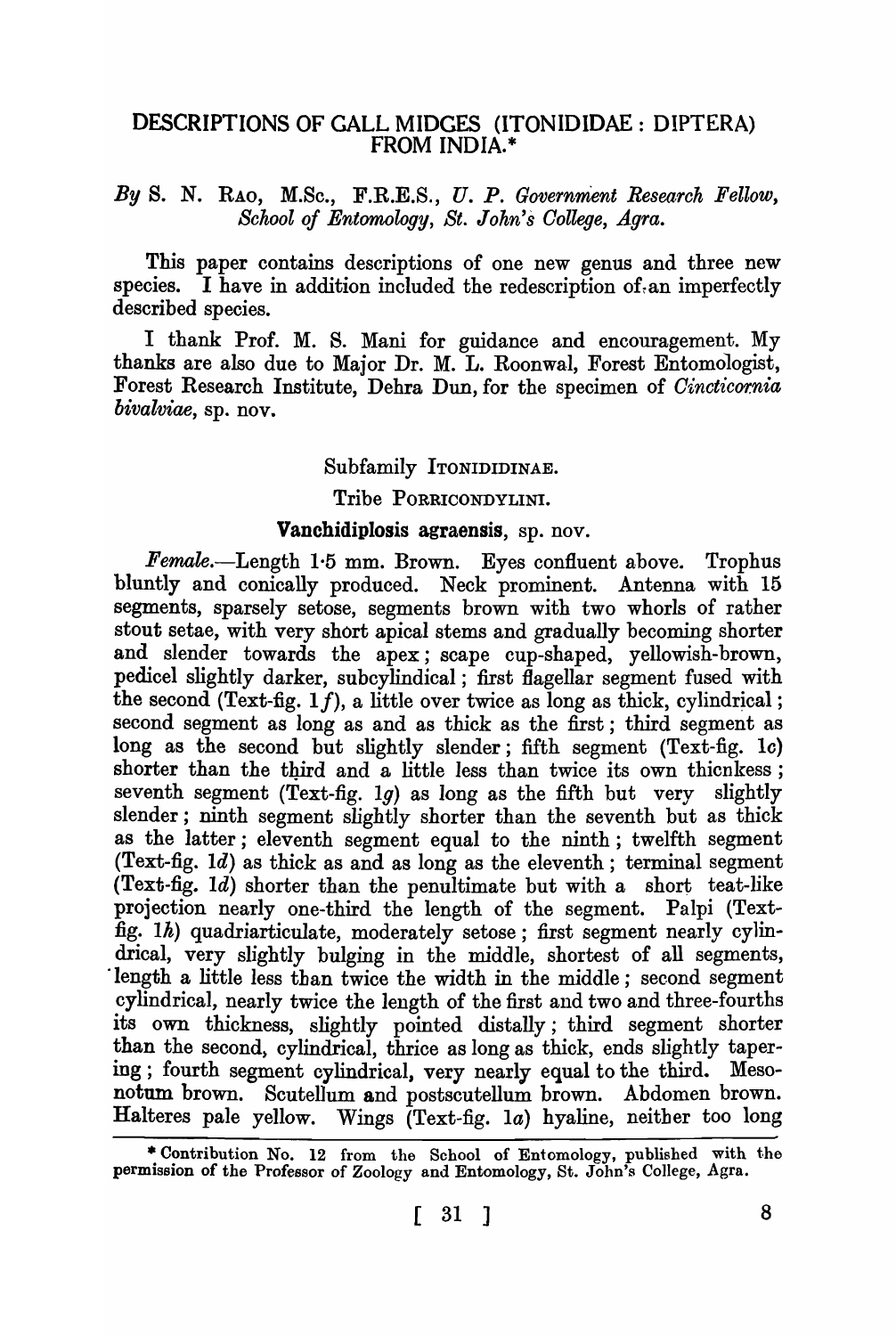nor too broad, length a little over twice the width, with four long veins, Rs distinct and making an obtuse angle with costa, costa and  $R_1$  covered with thick hairs,  $R_5$  reaching the margin of the wing beyond apex,  $M_{1,2}$  simple, complete, distinct but faint,  $\tilde{C}u-M_4$  forked. Legs pale brown, thickly hairy, coxae brown and with characteristic thick hairs, metatarsus short, one-eighth the length of the second tarsal segment, slightly shorter than the terminal tarsal segment, second segment longest of all, longer than the two following segments combined, third segment nearly half the second, longer than the fourth, terminal segment slightly longer than the metatarsus. Claw (Text-fig. 1e) bifid, bent at almost right



TEXT-FIG. 1.-*Vanchidiplosis agraensis*, sp. nov.,  $\Omega$ .

at wing; b. ovipositor; *c.* fifth flagellate antennal segment; d. terminal two antennal segments; e. bifid claw of hind leg, f. first two flagellate antenna segments;  $\tilde{g}$ . seventh flagellate antennal segment;  $h$ . palpus.

angles, slender, dark brown, empodium half the length of the claw. Ovipositor small (Text-fig. Ib), with nearly triangular terminal lobes, fairly hairy.

*Holotype.*-1  $\varphi$  dissected on slide No.  $\frac{2146}{H6}$  in the collections of the Zoological Survey of India, Calcutta. "At light, School of Entomology Laboratory, S. N. Rao ColI. Agra, 12.ix.1949."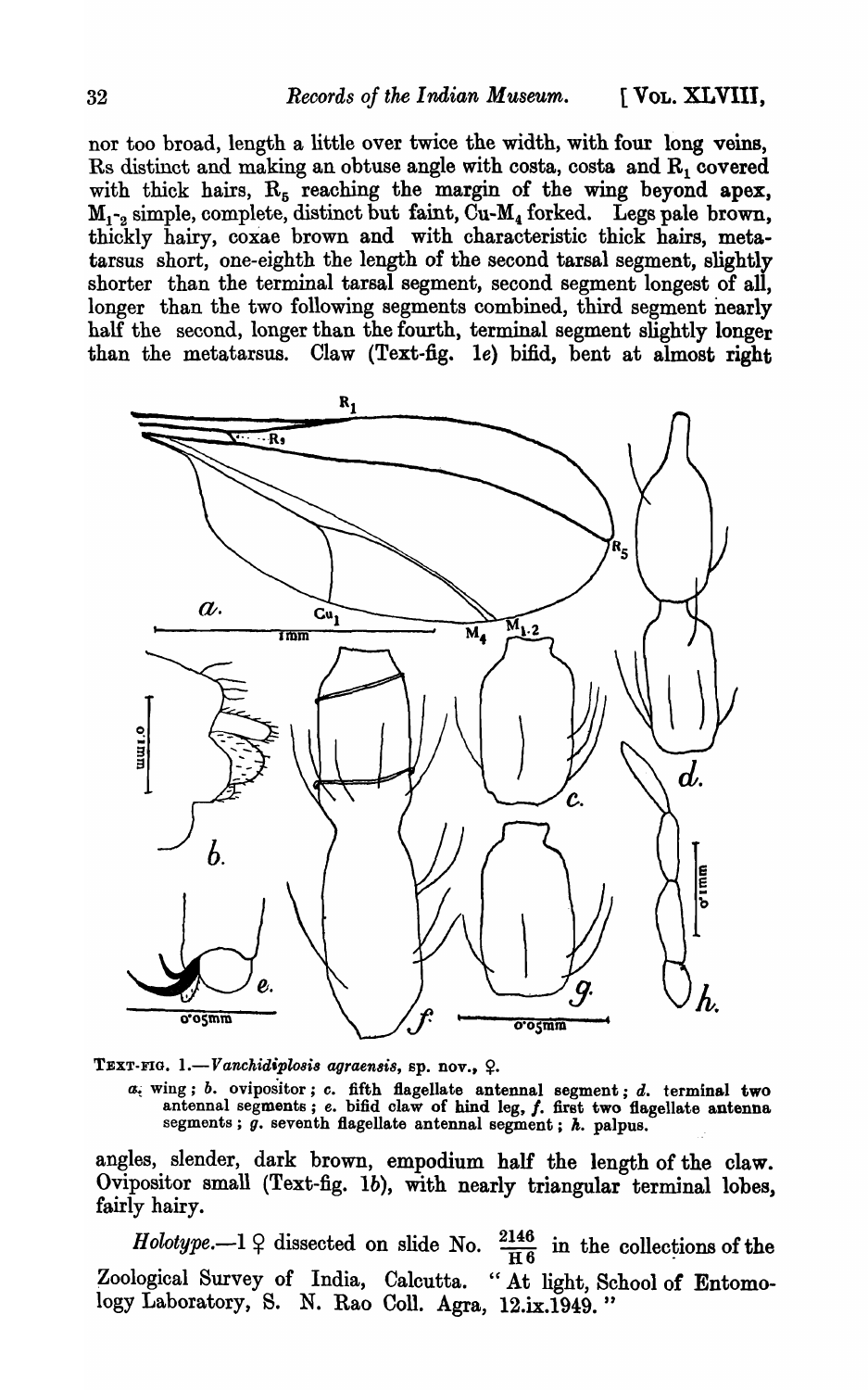This species is readily separated from *Vanchidiplosis vanchi* Nayar<sup>1</sup> by the different proportions of the palpal segments, terminal lobes of ovipositor being triangular and the lighter colour of legs and halteres.

## Tribe LASIOPTERINI.

### Neoprotoplonyx, gen. nov.

Eyes confluent above. Trophi short. Palpi quadriarticulate. Antenna with 18 segments in  $\tilde{\varphi}$ , sgements cylindrical, sessile; first and second flagellate segments not fused. Wings neither too long nor too broad, hyaline, with three long veins; costa thickly and  $R_1$  and  $R_5$ sparsely hairy, the latter close to the costa and uniting with it a little beyond the middle of the wing, CU-M4 forked. Claws dentate on all legs. Ovipositor one-third the length of the abdomen, of the usual Lasiopteran type.

## Genotype: *Neoprotoplonyx indica* sp. nov.

This genus runs very close to *Protoplonyx* Felt in Mani's<sup>2</sup> key to the Oriental genera but is readily distinguished from it by the dentate claw on all legs.

#### Neoprotoplonyx indica, sp. nov.

*Female.-Length* 1·13 mm. Brown. Eyes confluent above. Trophi not produced. Antenna brown, half the length of the body, with 18 segments, segments cylindrical, sessile, gradually becoming slender, shorter and somewhat transverse towards the apex, with a basal whorl of stout and moderately long setae reaching upto nearly half the length of the segment; scape cup-shaped, yellowish-brown, length one and one-third the width at apex; pedical subglobose, slightly darker than the scape, a little longer than wide; first flagellar segment (Text-fig.  $2c$ ) fused with the second, as long as the scape and one and one-third as long as its own thickness; second segment (Text-fig. 2c) equal in all proportions to the first; third segment very slightly shorter than the second; fifth segment (Textfig. 2h) shorter than the third, very slightly longer than its own thickness; seventh segment as long as the fifth but slightly slender and very slightly narrower distally; ninth segment (Text-fig. 2g) a little shorter and slender than the seventh and a little longer than its own thickness, slightly narrowed distally; eleventh segment slightly shorter than the ninth, narrowed distally, length a little greater than its median thickness; thirteenth segment subglobose, narrowed distally, length a little less than its own thickness; fifteenth segment (Text-fig. 2e) subglobose, wider than long; terminal segment (Text-fig. 2e) uniformly wide upto the apical three-fourths and narrowed into a blunt knob distally, shorter than wide. Palpi (Text-fig. 2f) quadriarticulate, pale yellow, sparsely setose, first segment subcylindrical, shortest of all, a little longer than thick; second segment cylindrical, stouter and longer than the first, nearly twice as long as thick, very slightly narrowed distally; third

<sup>1</sup>Nayar, K. K., *Proc. Roy. Ent. Soc. London,* XVIII, p. 82 (1949). <sup>2</sup> Mani, M. S., *Ind. Jour. Ent.*, VII, pp. 189.235 (1946).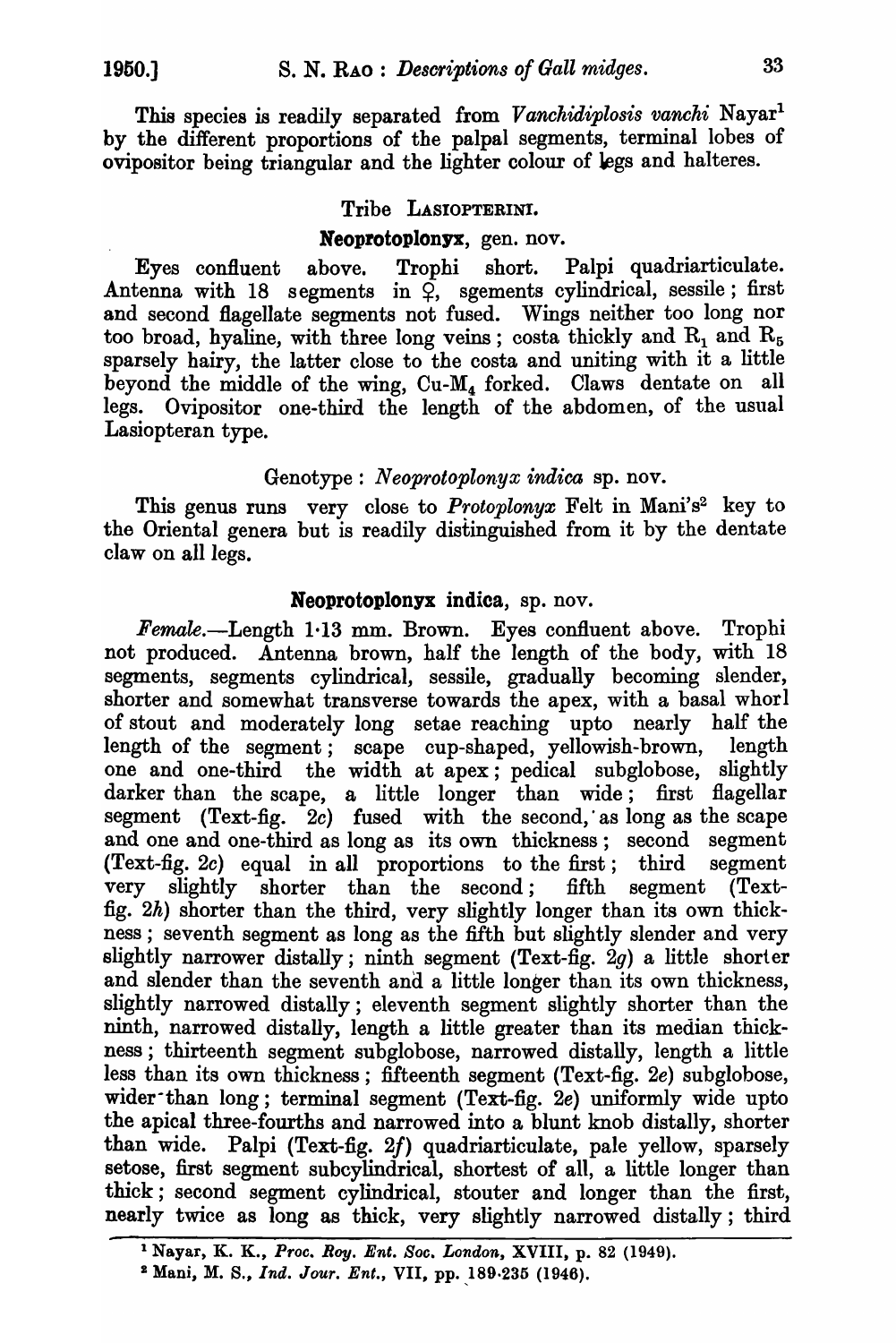segment longest of all, cylindrical, slender than the second, more than thrice as long as thick; fourth segment slender than the third, cylindrical, other proportions as in the third. Mesonotum dark brown. Scutellum and postscutellum lighter than mesonotum. Abdomen brown. Wings (Text-fig. 2a) hyaline, nearly two and two-thirds as long as wide,  $\tilde{R}$ . very close to the costa and uniting with the latter a little beyond the middle, costa densely and  $R_1$  and  $R_5$  sparsely hairy,  $M_1$ -<sub>2</sub> absent,  $Cu-M<sub>a</sub>$ forked, the fork reaching the wing margin a little beyond the middle. Halteres brownish -yellow basally and pale yellowish distally. Legs slender, long, sparsely hairy, yellowish-brown, metatarsus shorter than the fifth tarsal segment, nearly one-seventh the second tarsal segment, second tarsal segment longest of all, longer than the three following



TEXT-FIG. 2.-Neoprotoplonyx indica, sp. nov., 9.

*a.* wing; b. bifid claw of hind leg; c. first two flagellate antenna] segments; d. ovipositor;  $e$ . terminal three antennal segments;  $f$ . palpus;  $g$ . ninth and tenth flagellate antennal segments; *h.* fifth and sixth flagellate antennal segments.

segments combined, third segment a little shorter than half the second, fourth two-thirds the third, terminal segment nearly three-fifths the penultimate. Claw (Text-fig. 2b) dark brown, evenly curved, not very slender, with a tooth at the base, empodium a little less than threefourths the length of the claw. Ovipositor (Text-fig.  $2d$ ) yellowishbrown, one third the length of the body.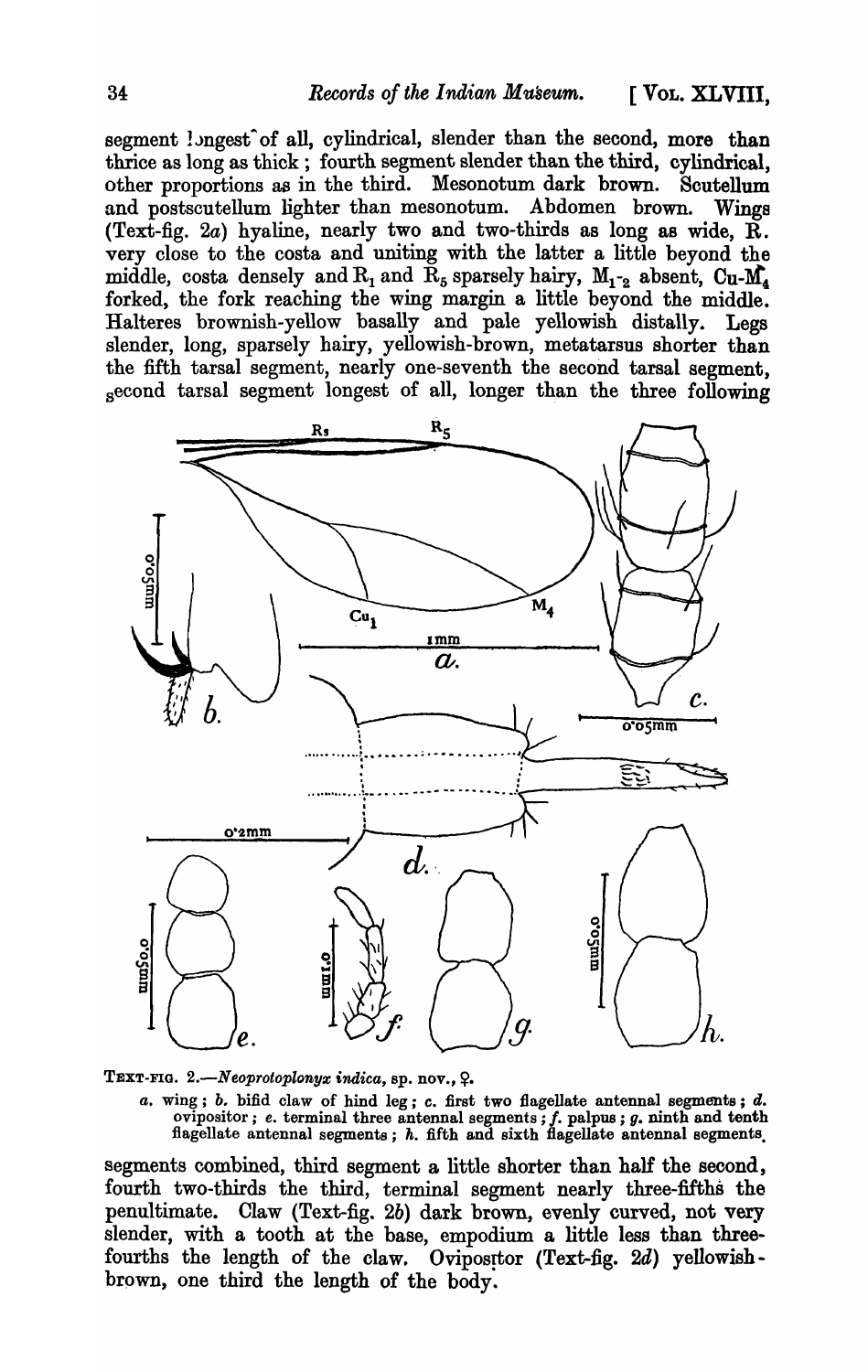*Holotype.*--1  $\varphi$  dissected on slide No.  $\frac{2142}{\text{H }6}$  in the collections of the Zoological Survey of India, Calcutta. At light, School of Entomology, Laboratory, St. John's College, S. N. Rao Coll. Agra, 12.ix. 1949"

## Tribe ASPHONDYLINI.

## Cincticornia bivalviae, sp. nov.

Female.--Length  $1.52$  mm. Yellowish-brown to brown. Eyes confluent above. Antenna short, light brown, half the length of the body, with 14 segments, segments short, sessile, gradually becoming





*a.* wing; *b.* scape and pedicel; c. fifth and sixth flagellate antennal segments d. ovipositor.

shorter and slender towards the apex, with long scattered setae almost near the base of the segment and with two rows of circumfila; scape (Text-fig. 3b) widest at the apex, width at apex nearly one and a half times the length; pedicel (Text-fig. 3b) subeylindrieal, very slightly narrowed towards the apex, length one and a half times the breadth; first flagellar segment cylindrical, nearly equal to the length of the scape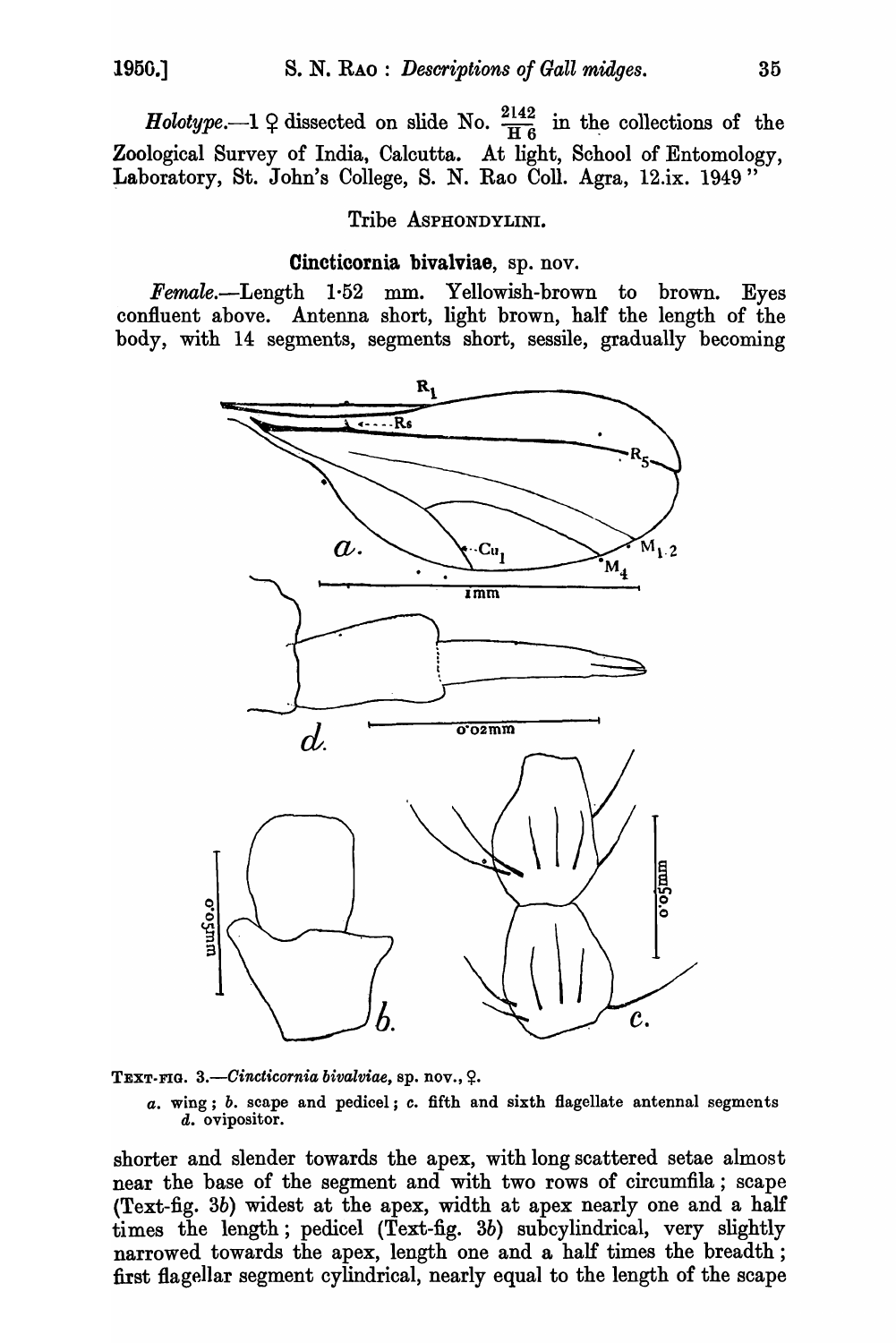and pedicel combined, fused with the second, twice as long as thick, with a very short basal stem of one-sixth the length of the segment; second segment half the length of the first, slightly slender than the first; third segment slightly broader basally than at spex, nearly one and a half times as long as the median width; fifth segment (Text-fig. 3c) shorter than the third, subglobose, length a little greater than the width; sixth (Text-fig. 3c) and seventh segments equal in all proportions to the fifth; ninth segment nearly globose; tenth segment equal to the ninth; terminal two segments nearly equal in all proportions to each other. Palpi quadriarticulate, (shrunk) fairly hairy, light brown, first segment cylindrical, length a little less than one and a half times the thickness, second segment cylindrical, one and a half times the length of the first and a little over twice its own thickness, third segment slightly shorter than the second, fourth segment longer than the third, longest of all segments. Mesonotum brown. Scutellum and postscutellum lighter than mesonotum. Abomen yellowish-brown. Wings (Text-fig. 3a) hyaline, neither too long nor too broad, length a little over twice the breadth, costa thickly and  $R_1$  sparsely covered with brown hairs, the latter uniting with costa a little before the middle of wing, Rs not very distinct, only in the form of a stump from  $R_1$  and making a small angle and not uniformly pigmented throughout,  $\dot{R}_5$  reaching the margin of the wing a little beyond the apex, very sparsely covered with hairs,  $M_{1.2}$  very faint, Cu- $M_4$  forked, the fork very faint. Halteres brown. Legs long, slender, brown, densely hairy, metatarsus nearly equal to the fifth tarsal segment, three-eighths the second tarsal segment, the latter longest of all, longer than the two following segments combined, distal two segments nearly equal to each other. Claw slender simple and bent nearly at right angles at the distal three-fourths, empodium shorter than claw. Ovipositor (Text-fig. 3d) long, exserted, nearly one-fourth the length of the body, not aciculate, with two small terminal lobes.

*Holotype.*—1  $\Omega$  dissected on slide Nos. 3121 & 3122 in the collections of the Forest Research Institute, Dehra Dun. "Reared on 8. vi. 1950, from gall No. 209 (Text-fig. 4) on leaflets of *Acacia catechu* Willd. by Dr R. N. Mathur, at the Forest Research Institute from material received from the Research Ranger, Shahapur, Thana Dist., Bombay."

This species is named after the nature of the bivalve gall No. 209 (Text-fig. 4) this midge produces. This gall was described by Mani as early as 1935 from material collected by him at Walayar (South India) in 1928. He did not however breed the midges.

This is the first record of the genus *Oincticornia* Felt from India.

## Asphondylia pongamiae Felt.

- *1922. Asphondylia pongamiae,* Felt, *Mem. Dept. Agrie. India Ent. Ber.* VII, p.24.
- 1934. Asphondylia pongamiae, Mani, *Rec. Ind. Mus.*, XXXVI, p. 415.
- *1948. A8phondylia pongamiae,* Mani, *Jour. Boy, A,. 800. Bengal, Sci.,* XIV, p.92.

<sup>&</sup>lt;sup>1</sup>Mani, M. S., *Rec. Ind. Mus. XXXVII*, p. 447 (1935); *Jour. R. Asiatic Soc. Bengal, Sci., XIV, p. 139 (1948).*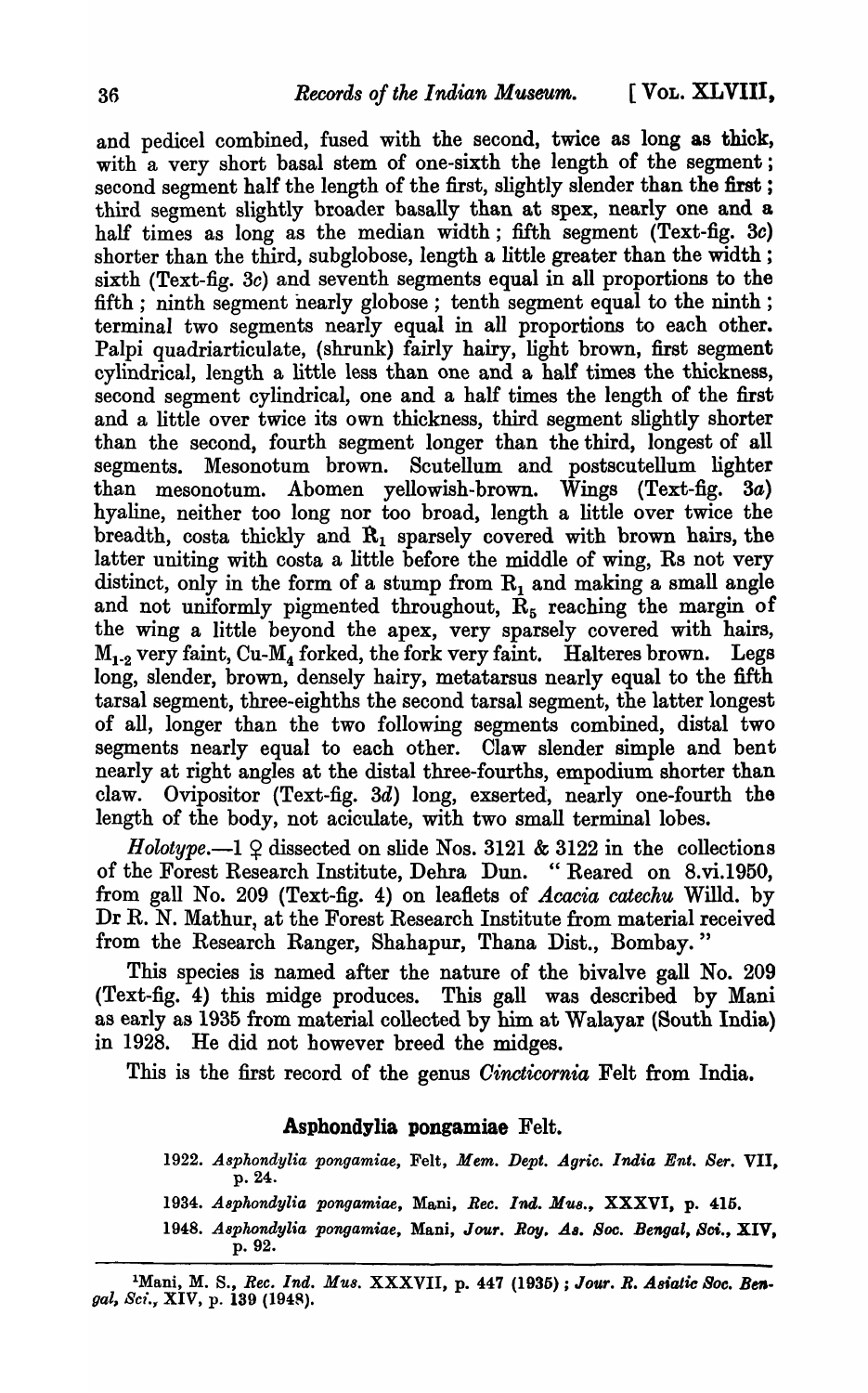I have before me 3  $\mathcal{S}\mathcal{S}$  received for identification from the Government Entomologist, Bangalore, and causing gall No. 202 on *Pongamia glabra* Vent. .

These midges differ from the original description by Felt *(loo. cit.)*  in the following: length 3·5 mm. Fifth antennal segment (third flagellate) four and a half times as long as thick. First segment of palpi widest at apex, length one and a half times the width at apex. Third segment of palpi only a little longer than the second  $(15: 17)$ , cylindrical. Abdomen dark brown.



TEXT-FIG. 4.-Gall No. 209 by *Cincticornia bivalviae,* sp. nov. on *Acac ia catechu W illd*  (after Mani.)

*a.* one pinna with the galls *in situ*  $(\times 3)$ ; *b.* two galls enlarged; *c.* the gall with the valves open; d. gall with the larva inside  $(\times 7\frac{1}{2})$ .

### Tribe ITONIDIDININI-TRIFILA.

#### Aschistonyx crataevae (Mani).

*1934. Cecidomyiela crataevae,* Mani, *Ree. Ind. Mus.,* XXXVI, p. 428.

This species was originally described by Mani *(loc. cit.)* from specimens reared by him from leaf bud gall No. 171 on *Crataeva religiosa* Forst. at Tanjore. At Prof. Mani's request, I re-examined his cotype specimens on slide No. 1033, kindly loaned by the Director, Zoological Survey of India, Calcutta and have also compared with them the midges reared by me. I find this species to belong to the genus *Aschistonyx* Rlibsaamen and redescribe the  $\delta$  and  $\varphi$  in detail.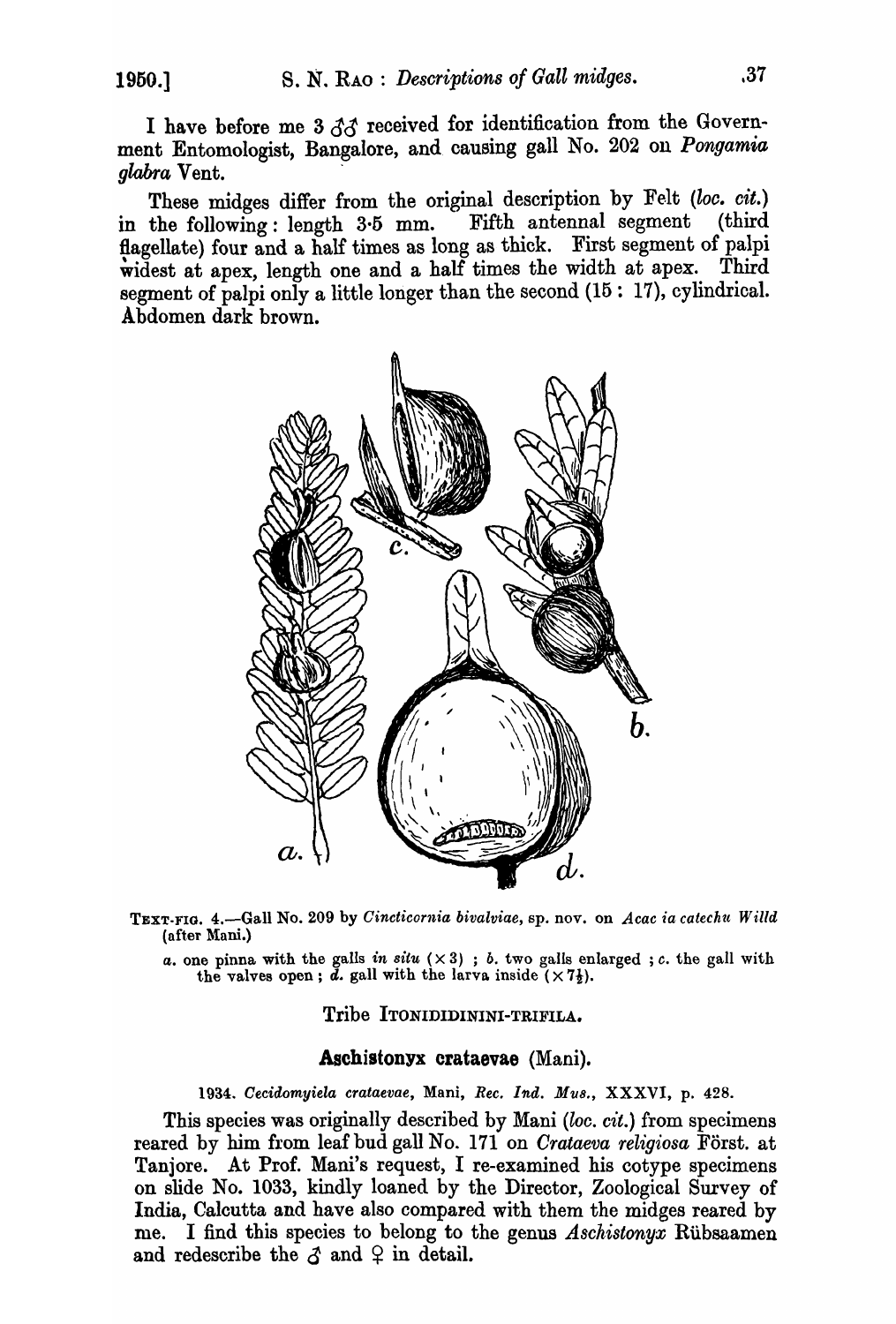Male.--Length 1.24 mm. Body light orange-red in live specimens, sparsely hairy. Eyes confluent above. Trophi not produced. Antenna light brown basally and paler distally, a little longer than body, with 14 segments, segments gradually becoming slender and the stems longer towards the apex, all segments binodose, apical nodes slightly constricted about the basal fourth, with three whorls of circumfila, loops of the basal and apical whorls being similar and equal to the length of the apical stems, the middle whorl slightly shorter, with two whorls of long setae, one on the basa of the basal and the second on the apical three-fourths of the apical enlargements; scape very light brown, broader than long, broadest at apex, width at apex one and a half times the length; pedicel subglobose, slightly darker than scape, length a little less than the median width; first flagellar segment fused with the second, with a very stem, stem nearly one-third the length of the basal enlargement and three-fifths as long as thick, basal enlargement nearly globose, a little less than one-third the length of the segment and as thick as long, basal stem as long as the basal stem, slightly slender and nearly one-fourth the length of the apical enlargement, apical enlargement subcylindical, slightly constricted a little below the middle, giving a false apparance of two sessile segments fused together, a little less than one-third the length of the segment and one and one-third as long as thick, apical stem one-sixth the length of the segment, a little less than half the length of the apical enlargement and slightly longer than broad; second segment as long as the first, basal enlargement globose, as long as and as thick as that of the first segment; basal stem as that of the first segment, apical enlargement longer than that of the first segment, one and two-fifths as long as thick, apical stem longer than that in the first segment, twice as long as thick, and a little less than one-fourth the length of the segment; third segment equal in all proportions to the second, very slightly slender than the second; fifth segment (Text-fig. 5d) as long as the third, but slender, basal enlargement wider than long, length seven-tenth the width and less than one-fourth the length of the segment, basal stem a little less than twice its own thickness, one-sixth the length of the segment and slightly shorther than half the apical enlargement, apical enlargement a little over one-third the length of the segment, slightly longer than thick, apical stem a little over twice as long as thick, more than half the length of the apical enlargement; seventh segment as long as the fifth but slender, basal enlargement wider than long, length three-fuorths the width, and one-fifth the length of the segment, basal stem as long as the basal enlargement, twjce as long as thick, apical enlargement onethird the length of the segment, one and one-fourth as long as thick, apical stem four-fifths the apical enlargement and a little less than twice its own thickness; ninth segment equal in all proportions to the seventh; eleventh segment as long as the ninth but with slender stems, basal enlargement one-fifth the length of the segment and three-fourths its own thickness, basal stem as long as the basal enlargement and· thrice its own thickness, apical enlargement a little 'less than one-third the length of the segment, nearly one and one-third as long as thick, apical stem very slightly shorter than the apical enlargement four times as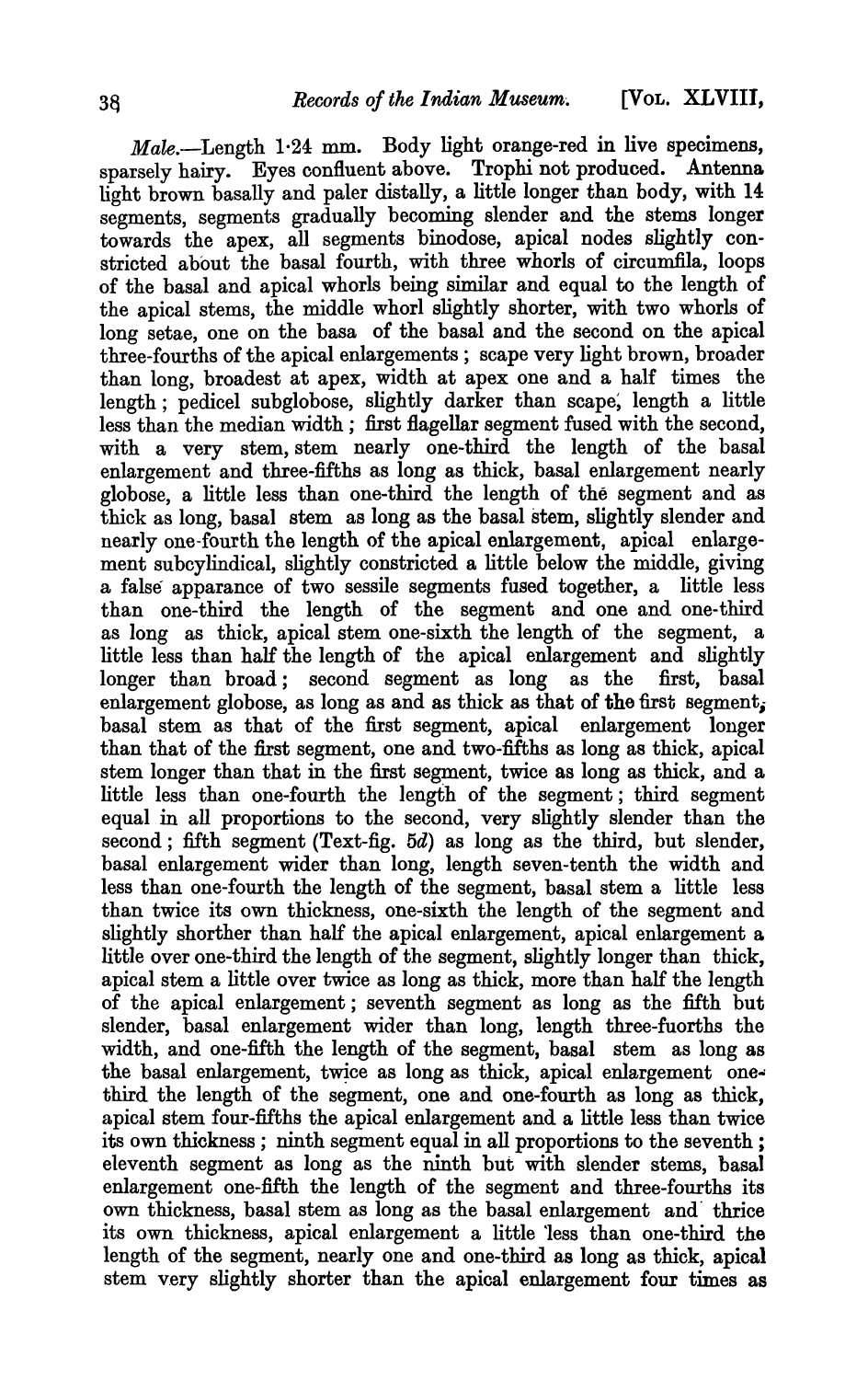long as thick; terminal segment (Text-fig. 5c) very slightly longer than the penultimate, rest of the details as those of the eleventh. Palpi  $(Text-fig. 5e)$  quadriarticulate, pale yellow, finely and moderately setose, first segment cylindrical, slender than the second segment, twice as long as thick, second segment cylindrical, slightly stouter than the first, as long as the latter, a little over one and a half times as long as thick, third segment slender and longer than the second, cylindrical, a little less than twice as long as thick, fourth segment very slightly slender than the third, other proportions as in the latter. Mesonotum light brown. Scutellum and postscutellum lighter than mesonotum... Abdomen very light orange-red. Halteres pale brown basally and lighter distally. Wings (Text-fig. 5a) nearly two and a half times as long as broad, Rs wanting, with three long veins, costa sparsely hairy,  $R_1$  uniting with costa before the middle of wing,  $R<sub>5</sub>$  reaching the wing margin at apex,



TEXT-FIG. 5.-Aschistonyx crataevae (Mani).

*a.* wing of  $\delta$ ; fifth flagellate antennal segment; e. palpus of  $\delta$ ; f. palpus of  $\mathcal{Q}$ . b. genitalia ; *c.* terminal antennal segments of  $\beta$  ; *d.* 

 $M_{1-2}$  absent, Cu-M<sub>1</sub> forked. Legs long, slender, thickly hairy, light brown, metatarsus shorter than the fifth tarsal segment, nearly one-eighth .the length of the second tarsal segment, the'latter longest of all segments, longer than the three following segments combined, third segment less than half the length of the second, fourth segment shorter than the third terminal segment shorter than the fourth. Claw simple, slender, evenly curved, dark brown, empodium as long as the claw. Genitalia (Textfig. 5b) light brown; basal clasp segment nearly eylindrical, twice as

9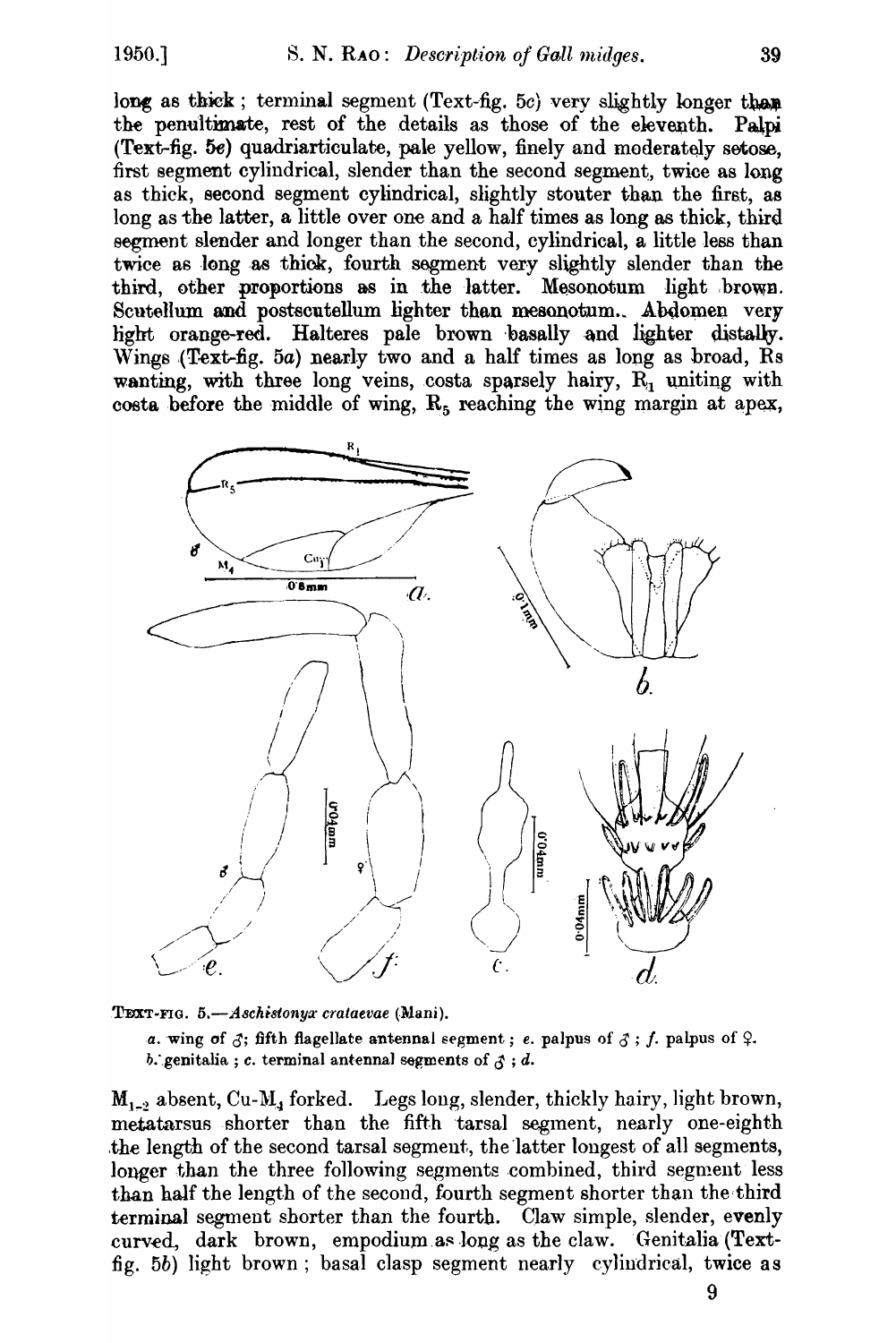long as broad, moderately hairy, without basal lobe; terminal clasp segment half the length of the basal clasp segment, nearly twice the thickness in the middle, gradually narrowed towards the apex, slightly curved and ending in a blunt tooth; dorsal plate not chitinized, bilobed, the margins of the lobes thickened laterally and produced into small projections apically, with rather stout setae; ventral plate nearly as long as the dorsal plate, much slender, deeply notched, with the tips of the lobes bluntly pointed, and covered with fine setae; style stout, broader at base than at apex, gradually narrowed distally and ending in an angulated tip, thrice as long as thick in the middle, slightly shorter than the dorsal plate and nearly half the length of the basal clasp segment.

 $Female. -Length 1.43 mm.$  Body light orange-red in live specimens, slightly darker than that of the  $\beta$ , sparsely hairy. Eyes confluent above. Trophi not produced. Antenna light brown, lighter towards the apex, slightly shorther than the body, with 14 segments, segments gradually becoming shorter and slender towards the apex, cylindrical, with very short apical stems, with two whorls of setae, the basal whorl long and almost reaching the tip of the segment, apical whorl rather short, circumfila in two rows; scape yellowish brown, cup-shaped, length equal to the width at apex; pedicel slightly darker than scape, subglobose, length nearly equal to the median thickness; first flagellar segment fused with the second, longest of all, with a short basal stem, length of stem two-thirds its own thickness, enlargement with a slight constriction in the iniddle, nearly five times as long as thick, apical stem equal in all proportions to the basal stem; second segment without the basal stem very slightly shorther than the first, rest of the details as in the first segment ; third segment shorter than the second, nearly twice as long as thick, with an apical stem similar to that of the second segment; fifth segment shorter than the third, one and two-thirds as long as thick, with an apical stem of one-fifth the length of the segment; seventh segment equal in all proportions to the fifth; ninth segment slightly slender than the seventh, nearly twice as long as thick; eleventh segment as long as the ninth but slender, twice as long as thick; terminal segment slightly longer than the penultimate, length a little over twice the thickness, with an apical knob of almost half the length of the enlargement and two and a half times its own thickness. Palpi (Text-fig. *5f)* finely and moderately setose, quadriarticulate, light brown, first segment cylindrical, nearly twice as long as thick, second segment cylindrical, slightly stouter but as long as the first, one and a half times as long as thick, third segment cylindrical, longer and slender than the second, the rice as long as thick, fourth segment cylindrical, very slightly slender and slightly longer than the third; longest of all, a little over as long as thick. Mesonotum brown. Scutellum and postscullteum light brown. Abdomen light orange red. Halteres pale brownish basally and lighter distally. Wings hyaline nerly two and half times as long as broad. Rest of the details as in the wing of the  $\zeta$ . Legs long, longer than those of the  $\zeta$ , thickly hairy, light brown, metatarsus shorter than the fifth tarsal segment, a little over one-seventh the second tarsal segment, the latter longest of all, longer than the following three segments combined, third segment very slightly less than half the length of the